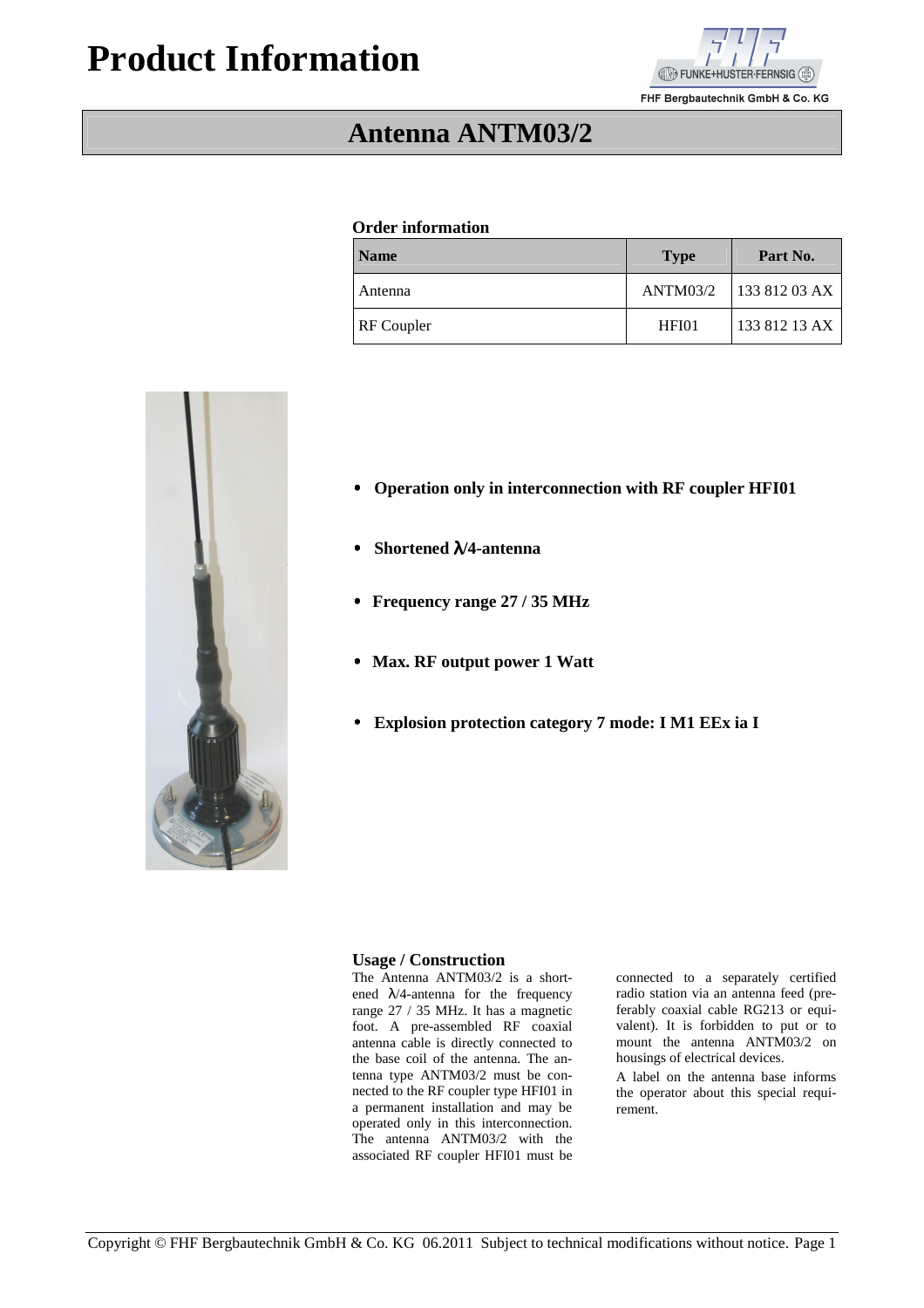#### Antenna ANTM03/2

## **Dimensional drawing ANTM03/2 and RF coupler HFI01**



## **Dimensional drawing: Screw bolts on antenna base**